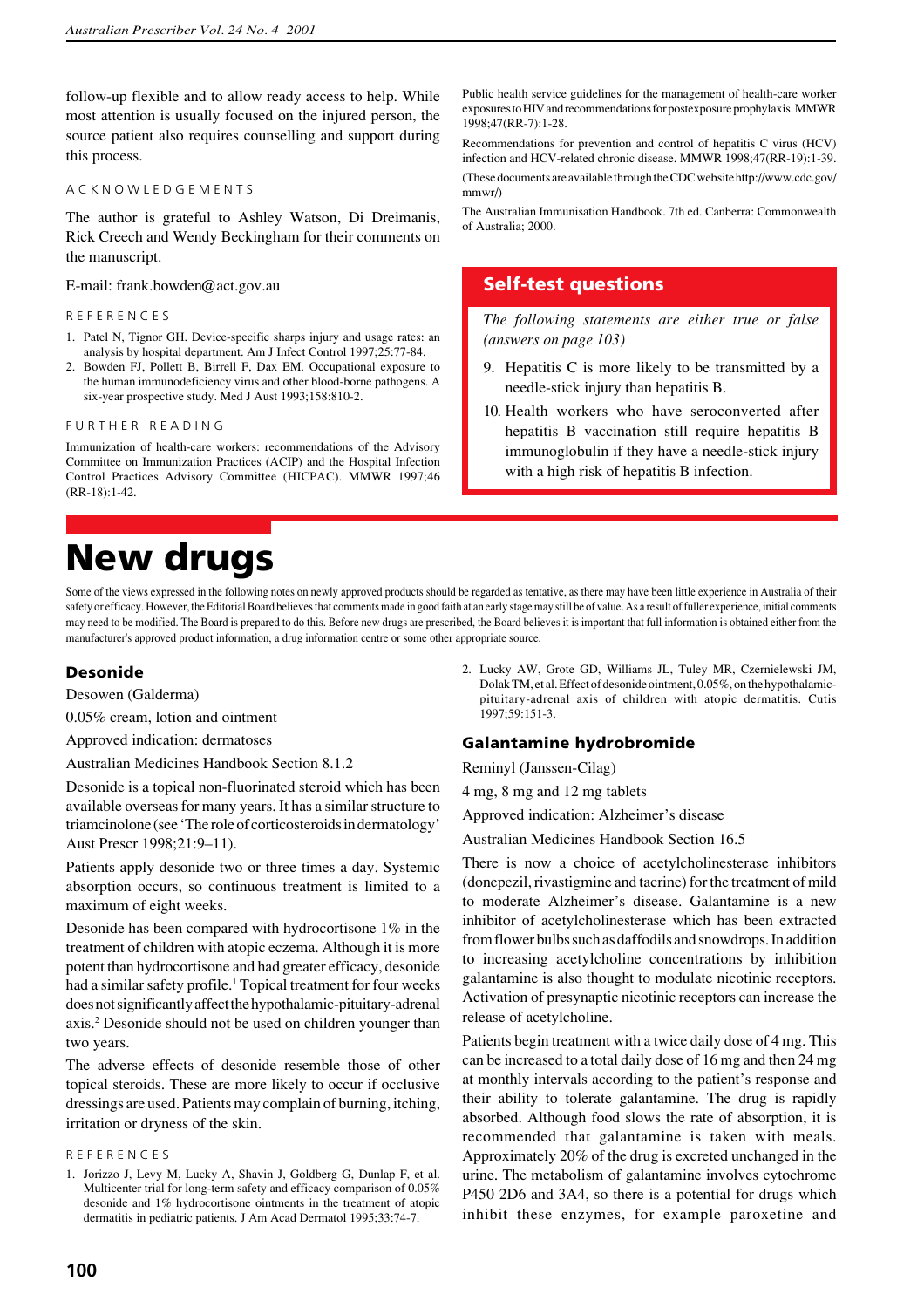erythromycin, to increase the bioavailability of galantamine. Severe hepatic or renal impairment is a contraindication.

There have been several double-blind randomised placebocontrolled trials of galantamine. These trials used daily maintenance doses of 8 mg, 16 mg, 24 mg or 32 mg and measured the effects on rating scales such as the cognitive subscale of the Alzheimer's disease assessment scale. In a study lasting five months there was a difference of 3.3–3.6 points on this 70 point scale.<sup>1</sup> The difference between galantamine (24 mg daily) and placebo was 3.1 points in a study lasting six months<sup>2</sup>, and 3.9 points halfway through a year-long study.<sup>3</sup> Clinicians and carers both considered that galantamine was significantly more effective than placebo in all three trials.

Discontinuations because of adverse reactions were more frequent at higher doses. Common adverse effects include nausea, gastrointestinal upsets, weight loss and headache. Galantamine should be used cautiously in patients with a cardiac conduction disorder and those who are taking drugs which reduce the heart rate. The cholinergic effects of the drug also preclude its use in patients with urinary outflow obstruction, severe asthma or obstructive pulmonary disease.

Approximately one patient in five will be unable to tolerate galantamine. Those that do may achieve a statistically significant benefit on rating scales, but the long-term clinical benefits are unclear. The clinical relevance of a three point change may vary considerably from one patient to another. In the study which continued for 12 months the patients' disability did not significantly change.<sup>3</sup> Galantamine is not approved for more severe cases of dementia.

### R E F E R E N C E S

- 1. The Galantamine USA-10 Study Group. A 5-month, randomized, placebocontrolled trial of galantamine in AD. Neurology 2000;54:2269-76.
- 2. The Galantamine International-1 Study Group. Efficacy and safety of galantamine in patients with mild to moderate Alzheimer's disease: multicentre randomised controlled trial. Br Med J 2000;321:1-7.
- 3. The Galantamine USA-1 Study Group. Galantamine in AD. A 6-month randomized, placebo-controlled trial with a 6-month extension. Neurology 2000;54:2261-8.

#### **Levetiracetam**

Keppra (UCB Pharma)

250 mg, 500 mg and 1000 mg film-coated tablets

Approved indication: epilepsy

Australian Medicines Handbook Section 16.1

Over the past few years several drugs have been developed as 'add-on therapy' for patients whose epilepsy is not well controlled by conventional treatment (see 'New antiepileptic drugs' Aust Prescr 1999;22:61–3). Levetiracetam is a new drug which has been approved as add-on therapy for patients with partial onset seizures with or without secondary generalisation.

The mechanism of action is unknown. Levetiracetam does not act in the same way as other antiepileptic drugs.

Patients take levetiracetam twice a day. Absorption is rapid and unaffected by food. Most of the drug is excreted unchanged in the urine. The dose should be adjusted if renal function is reduced. Although 24% of each dose is metabolised no dose adjustment is needed in hepatic impairment unless liver function is severely reduced.

A double-blind trial compared levetiracetam with placebo as add-on therapy for 294 patients with refractory partial seizures. The frequency of seizures was halved in 33% of patients taking levetiracetam 1000 mg daily and in 40% of patients taking 3000 mg daily. Only 11% of the placebo group had similar reductions in seizure frequency. Patients taking the higher dose of levetiracetam had a 30% reduction in the weekly frequency of seizures relative to placebo.<sup>1</sup>

The common adverse effects of levetiracetam are somnolence, asthenia and headache. If treatment has to stop it should be gradually withdrawn. In the clinical trials 13% of patients given levetiracetam developed an infection compared with 7% of patients given a placebo. A few patients will have a decreased white blood cell count. Some patients taking levetiracetam will develop behavioural problems such as hostility, particularly in the first few weeks of treatment. There have been a few reports of psychotic symptoms.

As levetiracetam is mainly excreted in urine it is unlikely to have significant interactions with drugs metabolised by the liver. It does not inhibit the cytochrome P450 system. The pharmacokinetics of levetiracetam are unchanged by phenytoin, carbamazepine, phenobarbitone, lamotrigine and gabapentin.

The studies show that levetiracetam is a better adjunctive therapy than placebo, but its long-term safety is unknown. There is also no information about its use in children or how it compares with the other add-on therapies.

R E F E R E N C E

1. Cereghino JJ, Biton V, Abou-Khalil B, Dreifuss F, Gauer LJ, Leppik I, et al. Levetiracetam for partial seizures. Results of a double-blind, randomized clinical trial. Neurology 2000;55:236-42.

#### **NEW FORMULATIONS**

#### **Didanosine**

Videx EC (Bristol-Myers Squibb)

125 mg, 200 mg, 250 mg and 400 mg modified-release capsules

### **Hepatitis B vaccine (recombinant)**

HB-VAX-II (CSL) 5 microgram/0.5 mL vials

#### **Naproxen sodium**

Nurolasts (Boots) 275 mg tablets

### **Salmeterol/fluticasone propionate**

Seretide MDI (GlaxoSmithKline)

50 microgram fluticasone/25 microgram salmeterol 125 microgram fluticasone/25 microgram salmeterol 250 microgram fluticasone/25 microgram salmeterol